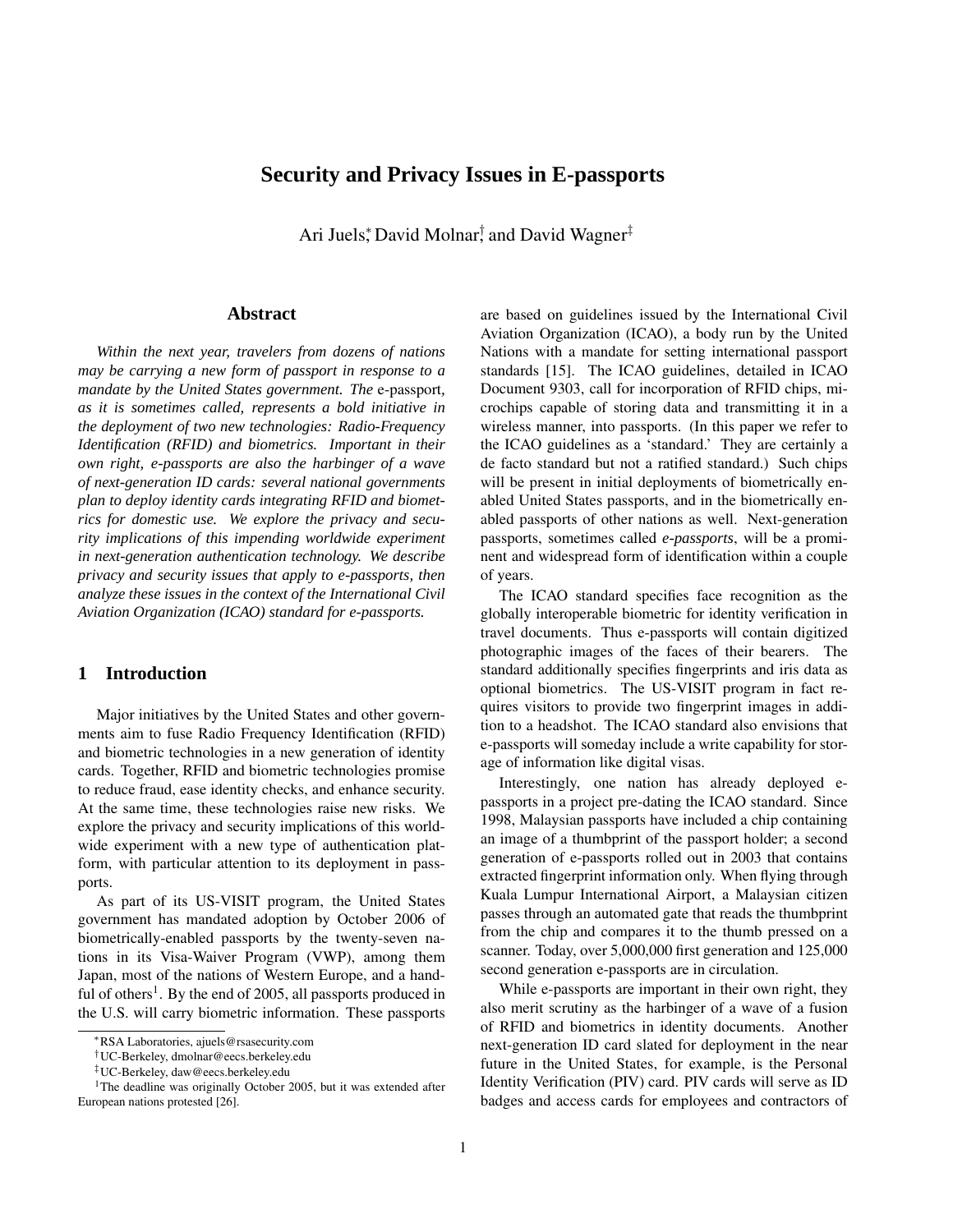the federal government in the United States. A standard for government ID cards (FIPS 201) is seeing rapid development by the National Institute of Standards and Technology (NIST). We expect PIV cards will include the same blend of technical mechanisms as e-passports: a combination of RFID and biometrics. The biometric of choice for PIV cards, however, will probably be fingerprint recognition. At the time of writing, the U.S. House of Representatives recently passed a bill called the Real ID Act; this seems a likely impetus for states to issue identity cards containing biometrics, and probably RFID tags as well [23].

The goal of the ICAO and PIV projects is the same: strong authentication through documents that unequivocally identify their bearers. Data integrity and physical integrity are vital to the security of ID cards as authenticators. For authorities to establish the identity of John Doe with certainty, for example, Doe's passport must carry a photograph of irrefutable pedigree, with a guarantee that no substitution or tampering has taken place. Without this guarantee, passports can be forged, enabling unauthorized persons to enter a country.

Strong authentication requires more than resistance to tampering. *Data confidentiality*, i.e., secrecy of data stored on ID cards, is also critical. Protecting biometric and biographical data is essential to the value and integrity of an authentication system. In particular, data secrecy affords an important form of protection against forgery and spoofing attacks. Therefore protecting e-passport data against unauthorized access is a crucial part of the security of the entire system.

Confidentiality protection for stored data is important for other reasons as well. Both RFID and biometrics are highly privacy-sensitive technologies. Sensitive data, such as birthdate or nationality, are carried on passports. The privacy, physical safety, and psychological comfort of the users of next-generation passports and ID cards will depend on the quality of data-protection mechanisms and supporting architecture.

We identify security and privacy threats to e-passports generally, then evaluate emerging and impending e-passport types with respect to these threats. We primarily analyze the ICAO standard and the specific deployment choices of early adopter nations. Where appropriate, we also discuss the Malaysian e-passport. Here is a summary of the major points we touch on:

1. **Clandestine scanning**: It is well known that RFID tags are subject to clandestine scanning. Baseline ICAO guidelines do not require authenticated or encrypted communications between passports and readers. Consequently, an unprotected e-passport chip is subject to short-range clandestine scanning (up to a few feet), with attendant leakage of sensitive personal information including date of birth and place of birth.

- 2. **Clandestine tracking:** The standard for e-passport RFID chips (ISO 14443) stipulates the emission (without authentication) of a chip ID on protocol initiation. If this ID is different for every passport, it could enable tracking the movements of the passport holder by unauthorized parties. Tracking is possible even if the data on the chip cannot be read. We also show that the ICAO Active Authentication feature enables tracking when used with RSA or Rabin-Williams signatures.
- 3. **Skimming and cloning:** Baseline ICAO regulations require digital signatures on e-passport data. In principle, such signatures allow the reader to verify that the data came from the correct passport-issuing authority.<sup>2</sup> Digital signatures do not, however, bind the data to a particular passport or chip, so they offer no defense against passport cloning.
- 4. **Eavesdropping**: "Faraday cages" are an oft-discussed countermeasure to clandestine RFID scanning. In an epassport, a Faraday cage would take the form of metallic material in the cover or holder that prevents the penetration of RFID signals. Passports equipped with Faraday cages would be subject to scanning only when expressly presented by their holders, and would seem on first blush to allay most privacy concerns.

Faraday cages, however, do not prevent eavesdropping on legitimate passport-to-reader communications, like those taking place in airports. Eavesdropping is particularly problematic for three reasons.

- *Function creep:* As envisioned in the ICAO guidelines, e-passports will likely see use not just in airports, but in new areas like e-commerce; thus eavesdropping will be possible in a variety of circumstances.
- *Feasibility:* Unlike clandestine scanning, eavesdropping may be feasible at a longer distance given that eavesdropping is a passive operation [31].
- *Detection difficulty:* As it is purely passive and does not involve powered signal emission, eavesdropping is difficult to detect (unlike clandestine scanning).
- 5. **Biometric data-leakage**: Among other data, epassports will include biometric images. In accordance

<sup>2</sup>Digital signatures and indeed, e-passports and secure ID cards in general do not solve the problem of validating *enrollment*. Depending on how new users are validated, it may be possible to obtain an authentic ID by presenting inauthentic credentials or through circumventing issuing guidelines. Indeed, the 9/11 hijackers had perfectly authentic drivers' licenses. Digital signatures would merely have confirmed their validity. We do not treat the issue of enrollment here, but note that it is pivotal in any ID system.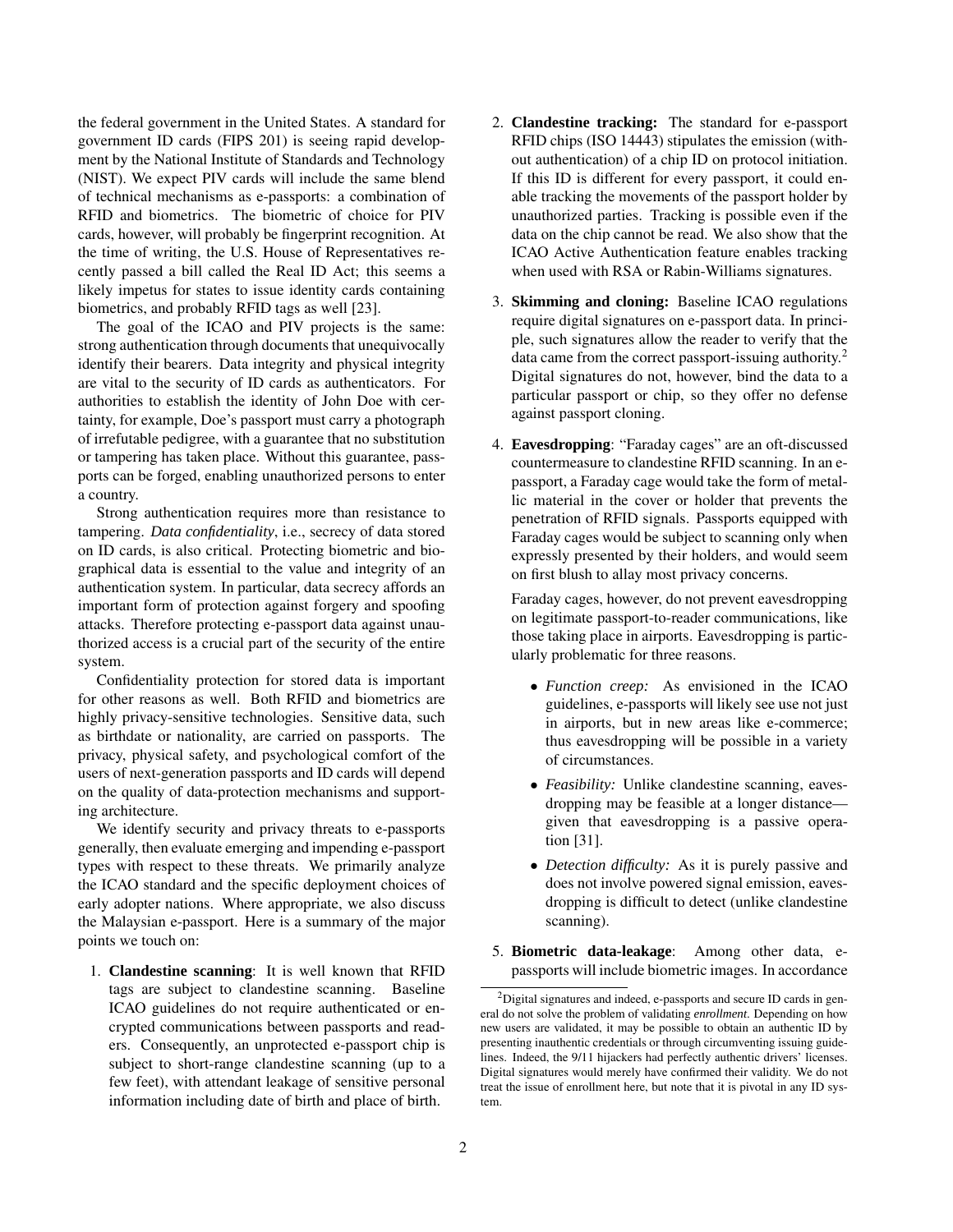with the ICAO standard, these will initially be digitized headshots, while thumbprints are used for the Malaysian e-passport. These images would not need to be secret to support authentication if the physical environment were strictly controlled. However, existing and proposed deployments of e-passports will facilitate automation, and therefore a weakening of human oversight. This makes secrecy of biometric data important.

- 6. **Cryptographic weaknesses:** ICAO guidelines include an optional mechanism for authenticating and encrypting passport-to-reader communications. The idea is that a reader initially makes optical contact with a passport, and scans the name, date of birth, and passport number to derive a cryptographic key  $K$  with two functions:
	- It allows the passport to establish that it is talking to a legitimate reader before releasing RFID tag information
	- It is used to encrypt all data transmitted between the passport and the reader.<sup>3</sup>

Once a reader knows the key  $K$ , however, there is no mechanism for revoking access. A passport holder traveling to a foreign country gives that country's Customs agents the ability to scan his or her passport in perpetuity. Further, we find that the cryptography relied upon by the ICAO standard itself has some minor flaws.

### **Related Work**

Existing media stories, e.g., [27], have recognized the first three of the points enumerated above. The other issues, more technical in nature, have seen less exposition; the major previous effort we are aware of is Pattinson's whitepaper that outlines the privacy problems with e-passports that may be readable by anyone and argues, as we do, for Basic Access Control [25]. Pattinson also points out the need for a direct link between optically scanned card data and secret keys embedded in an e-passport. He does not, however, consider the issue of biometric data leakage or the cryptographic issues we address. Jacobs discusses issues in e-passport deployment in the Netherlands and reports on work with a prototype Netherlands biometric passport; he highlights the importance of Basic Access control and also investigates the issues surrounding a national database of biometric identifiers [18]. Finally, the smart card research

group at IBM Zurich has demonstrated a Javacard application running on a Philips chip that performs Basic Access Control and Active Authentication in under 2 seconds, showing that these technologies are feasible in practice [13].

#### **Organization**

In section 2, we provide some basic technical background on RFID and biometrics. We turn in section 3 to a detailed discussion of the data contained in e-passports deployments and the risks posed by data exposure. We focus on the ICAO standard and the choices of specific countries in implementing the standard, and also briefly describe the Malaysian program as an illustration of likely deployment features. We consider the cryptographic security measures of the ICAO standard in section 4, illuminating some potential weaknesses and discussing the selection of features the United States has made for its US-VISIT program. In section 5, we sketch a few countermeasures to the security weaknesses we highlight. We discuss security issues likely to arise in future e-passport and ID-card systems in section 6. We conclude in section 7 with summary recommendations for improved e-passport deployment and with pointers to ID projects with similar underpinnings.

#### **2 Technical Background**

### **2.1 RFID in brief**

The term Radio Frequency Identification (RFID) has come to stand for a family of technologies that communicate data wirelessly from a small chip, often called a "tag," to a reading device. The ICAO specification for e-passports relies on the International Organization for Standardization (ISO) 14443 standard, which specifies a radio frequency of 13.56MHz. Tags in the ISO 14443 standard are *passive*, meaning that they carry no on-board source of power, and instead derive power indirectly from the interrogating signal of a reader. The intended read range of tags in this standard is about 10 centimeters.

Because WalMart, the U.S. Department of Defense, and others have received much attention for their RFID deployments, we stress that the RFID used for e-passports is not the same as the RFID used by WalMart and others for supply chain management. Supply chain tags are designed to be as simple and cheap as possible, with no support for cryptography and minimal additional features beyond holding a single identifier. For example, the only privacy feature in the tags specified by the industry body EPCglobal is a special "kill" command that renders the tag permanently inoperative. These supply chain tags operate at a frequency of 915MHz and have an intended read range of five meters. In

<sup>&</sup>lt;sup>3</sup>The need for optical scanning of passports seems to negate the benefits of wireless communication conferred by RFID. Our supposition is that ICAO guidelines favor RFID chips over contact chips because wireless data transmission causes less wear and tear than physical contact.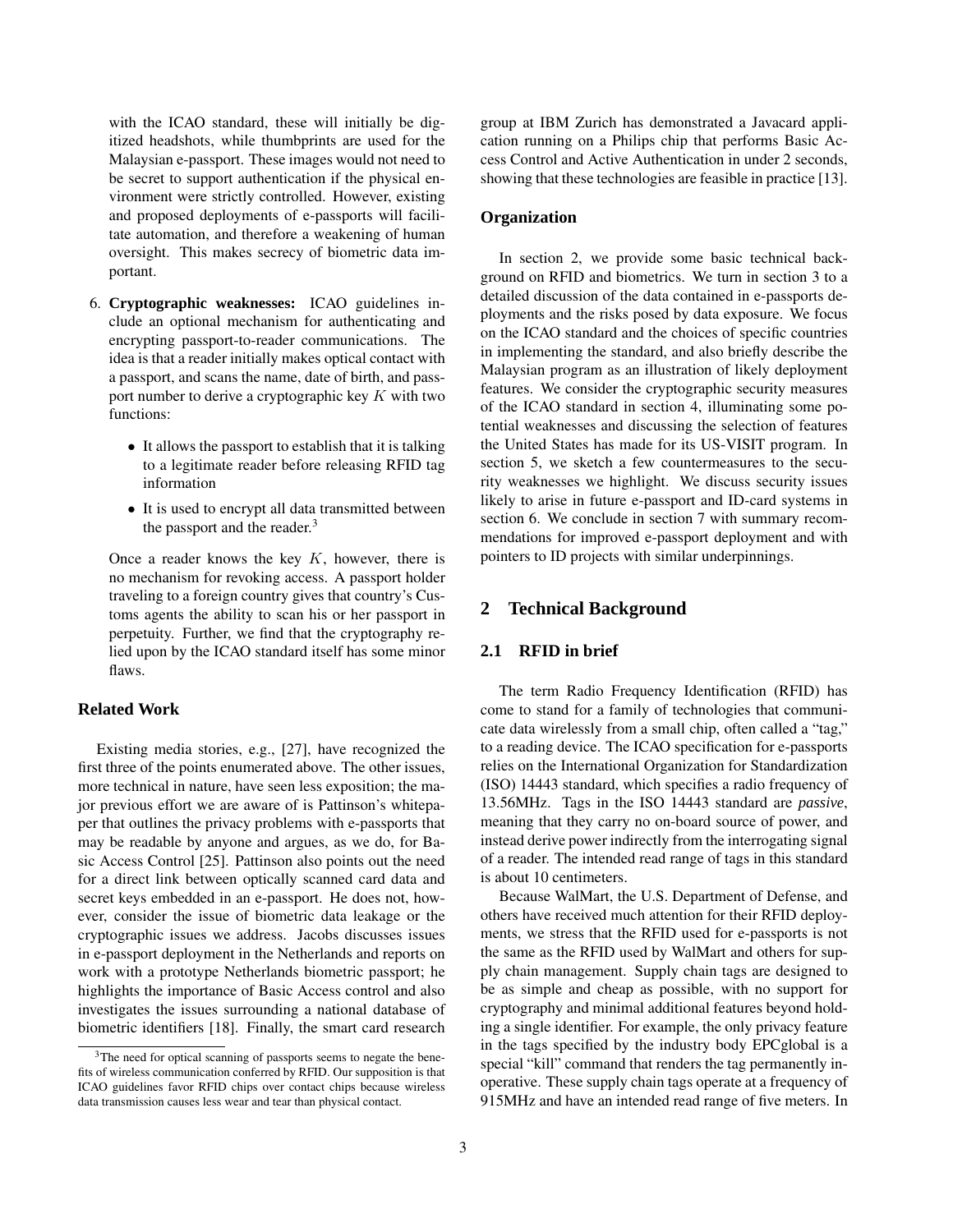contrast, e-passport RFID devices have a shorter intended read range, and they include other features such as tamper resistance and cryptography.

We write *intended* read range to mean the ranges achievable with vendor-standard readers. An adversary willing to build its own readers may achieve longer read ranges, especially if it is willing to violate applicable laws regulating radio devices. It may also be possible to eavesdrop on a conversation between a legitimate reader and an RFID tag over a greater distance than is possible with direct scanning. Epassport trials held in October 2004 reportedly showed the possibility of eavesdropping from a range of 30 feet [31]. Others have shown how relay devices can be used to read ISO 14443 chips, the kind used in e-passports, from even greater distances [21].

#### **2.2 Biometrics in brief**

Biometric authentication is the verification of human identity through measurement of biological characteristics. It is the main mechanism by which human beings authenticate one another. When you recognize a friend by her voice or face, you are performing biometric authentication. Computers are able to perform very much the same process with increasing efficacy, and biometric authentication is gaining currency as a means for people to authenticate themselves to computing systems. We use the term *biometrics* in this paper to refer to human-to-computer authentication.

The range of practical biometrics for computing systems is different than for human-to-human authentication. Popular computer-oriented biometrics, for instance, include fingerprints, face recognition, and irises; these are the three biometrics favored for e-passport deployments.

Face recognition involves photographic imaging of the face; it is essentially the automated analog of the ordinary human process of face recognition. Fingerprint recognition likewise relies on imaging and an automated process very loosely analogous to the fingerprint matching used in criminal investigations (but often based on a different class of fingerprint features). Fingerprint scanners can take on optical or silicon-sensor forms. Iris recognition also involves imaging. The iris is the colored annular portion of the eye around the pupil. Someone with "blue eyes," for instance, has blue irises. (The iris is not to be confused with the retina, an internal physiological structure.) Iris scanning in biometric systems takes place via non-invasive scanning with a highprecision camera. The device that captures user data in a biometric system is often called a *sensor*.

The process of biometric authentication is roughly similar in most systems. An authenticated user enrolls by presenting an initial, high-quality biometric image to the sensor. The system stores information extracted during enrollment in a data structure known as a *template*. The template serves as the reference for later authentication of the user. It may consist of an explicit image of the biometric, e.g, a fingerprint image, or of some derived information, such as the relative locations of special points in the fingerprint. To prove her identity during an authentication session, the user again presents the biometric to a sensor. The verifying entity compares the freshly presented biometric information with that contained in the template for the user in a process generally called *matching*. The template and authentication image are deemed to match successfully only if they are sufficiently similar according to a predetermined—and often complicated and vendor-specific—metric.

While conceptually simple, the process of biometric authentication abounds with privacy and security complications. Most germane to our discussion here is the issue of biometric authenticity: How does the verifying entity know that the image presented for authentication is fresh and comes from a human being rather than a prosthetic or a digital image? The manufacturers of biometric sensors try to design them to resist spoofing via prosthetics; the designers of biometric systems employ data security techniques to authenticate that the origin of biometric information is a trusted sensor. As we shall explain, however, the *privacy* of templates is ultimately quite important and yet insufficiently assured in the baseline ICAO standard.

### **3 E-passport Threats**

#### **3.1 Data leakage threats**

Without protective measures, e-passports are vulnerable to "skimming," meaning surreptitious reading of their contents. Even a short read range is enough for some threats. For example, a 3-foot read range makes it possible to install RFID readers in doorways; tags can then be read from anyone passing through the doorway. Such readers could be set up as part of security checkpoints at airports, sporting events, or concerts. Alternatively, clandestine readers could be placed in shops or entrances to buildings. Such readers might look much like the anti-theft gates already used in thousands of retail stores. A network of such readers would enable fine-grained surveillance of e-passports.

Skimming is problematic because e-passports contain sensitive data. The ICAO standard for e-passports mandates that the RFID chip contain the passport holder's name, date of birth, passport number. Actual deployments will include further biometric information, including at a minimum a photograph. Optional data items include such data as nationality, profession, and place of birth. First generation Malaysian e-passports contain an image of the passport holder's thumbprint as the biometric instead of a photograph. Second generation ICAO e-passports may also store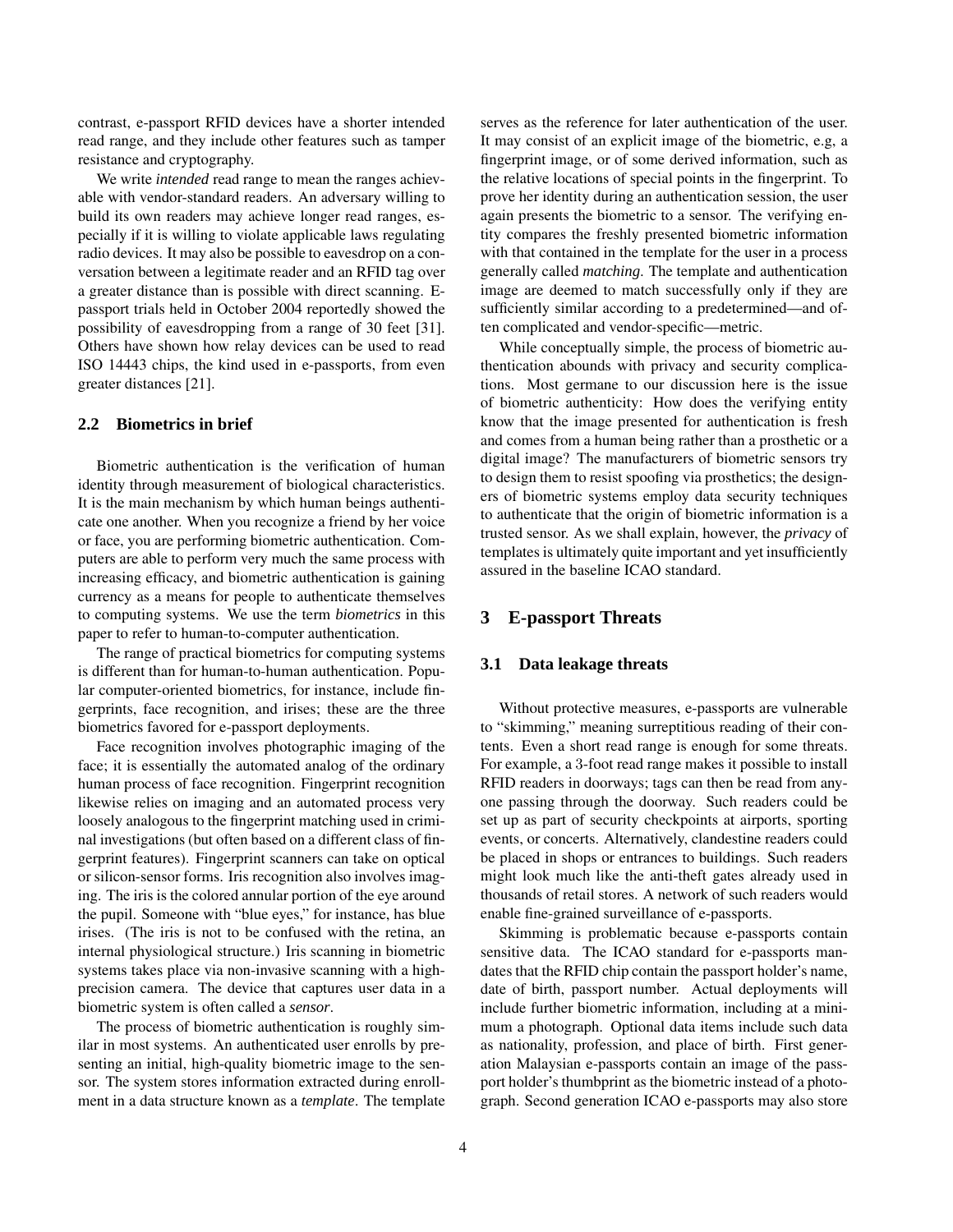a thumbprint template, as well as a small amount of writable memory for storing recent travel locations.

The RFID protocols executed by an e-passport may also leak information. For example, consider the ISO 14443 collision avoidance protocol, used by ICAO and Malaysian second generation passports. This protocol uses a special UID value to avoid link-layer collisions. If the UID value is fixed and different for each e-passport, then it acts as a static identifier for tracking the movement of e-passports. A static identifier also enables *hotlisting*. In hotlisting, the adversary builds a database matching identifiers to persons of interest. Later, when the identifier is seen again, the adversary knows the person without needing to directly access the e-passport contents. For example, a video camera plus an RFID reader might allow an adversary to link a face with a UID. Then subsequent sightings of that UID can be linked with the face, even if no video camera is present.

Leakage of e-passport data thus presents two problems with consequences that extend beyond the e-passport system itself:

**Identity Theft:** A photograph, name, and birthday give a head start to a criminal seeking to commit identity theft. With the addition of a social security number, the criminal has most of the ingredients necessary to build a new identity or create a fake document.

**Tracking and Hotlisting:** Any static identifier allows for tracking the movements of an RFID device. By itself, the movements of an individual may not be that interesting. When combined with other information, however, it can yield insight into a particular person's movements. Further, this information only becomes more useful over time, as additional information is aggregated.

Hotlisting is potentially more dangerous than simple tracking, because it explicitly allows targeting specific individuals. One unpleasant prospect is an "RFID-enabled bomb," an explosive device that is keyed to explode at particular individual's RFID reading [14]. In the case of epassports, this might be keyed on the collision avoidance UID. Of course, one can detonate bombs remotely without the help of RFID, but RFID paves the way for unattended triggering and more comprehensive targeting. For example, e-passports might enable the construction of "Americansniffing" bombs, since U.S. e-passports will not use encryption to protect confidentiality of data.

### **3.2 The biometric threat**

Leakage of the biometric data on an e-passport poses its own special risks: compromise of security both for the epassport deployment itself, and potentially for external biometric systems as well.

While designated as optional in this figure, biometric information will play a central role in e-passport systems.

A facial image—a digitized headshot—is designated the "global interchange feature," meaning that it will serve as the international standard for biometric authentication. Indeed, ICAO guidelines describe it as the mandatory minimum for global interoperability [16]. Optional fields exist for iris and fingerprint data, which may be used at the issuing nation's discretion. We note that the US-VISIT program requires fingerprint biometrics from visitors; these fingerprints could be stored in the appropriate fields on an ICAO e-passport.

Advocates of biometric authentication systems sometimes suggest that secrecy is not important to the integrity of such systems. The fact that an image of John Doe's fingerprints is made public, for instance, does not preclude verification of Doe's identity: Comparison of the public image with the prints on her hands should still in principle establish her identity. This is all the more true when such comparison takes place in a secure environment like an airport, where physical spoofing might seem difficult to achieve.

At first glance, secrecy would seem particularly superfluous in the US-VISIT initiative and first deployments of ICAO passports. The globally interoperable biometric, as mentioned above, is face recognition. Thus the biometric image stored in passports will be headshots, which is in some sense public information to begin with.

Data secrecy in biometric systems, however, is a subtle issue. Two trends erode security in the face of public disclosure of biometric data:

1. *Automation:* Because biometric authentication is an automated process, it leads naturally to the relaxation of human oversight, and even to self-service application. This is already the case with e-passports. At Kuala Lumpur International Airport, Malaysian citizens present their e-passports to an "AutoGate" and authenticate themselves via a fingerprint scanner, without any direct human contact. If the fingerprint matches the e-passport data, the gate opens and the e-passport holder continues to his or her flight [20]. Australia plans to introduce similar "SmartGate" technology with face recognition in conjunction with its e-passport deployment. These deployments are instructive, because they tell us what airport procedures might look like in a world where e-passports are ubiquitous.

The pressures of passenger convenience and airport staff costs are likely to reinforce this trend towads unattended use of biometrics. The result will be diminished human oversight of passenger authentication and greater opportunities for spoofing of biometric authentication systems.

2. *Spillover:* As biometrics serve to authenticate users in multiple contexts, compromise of data in one system will threaten the integrity of other, unrelated ones. For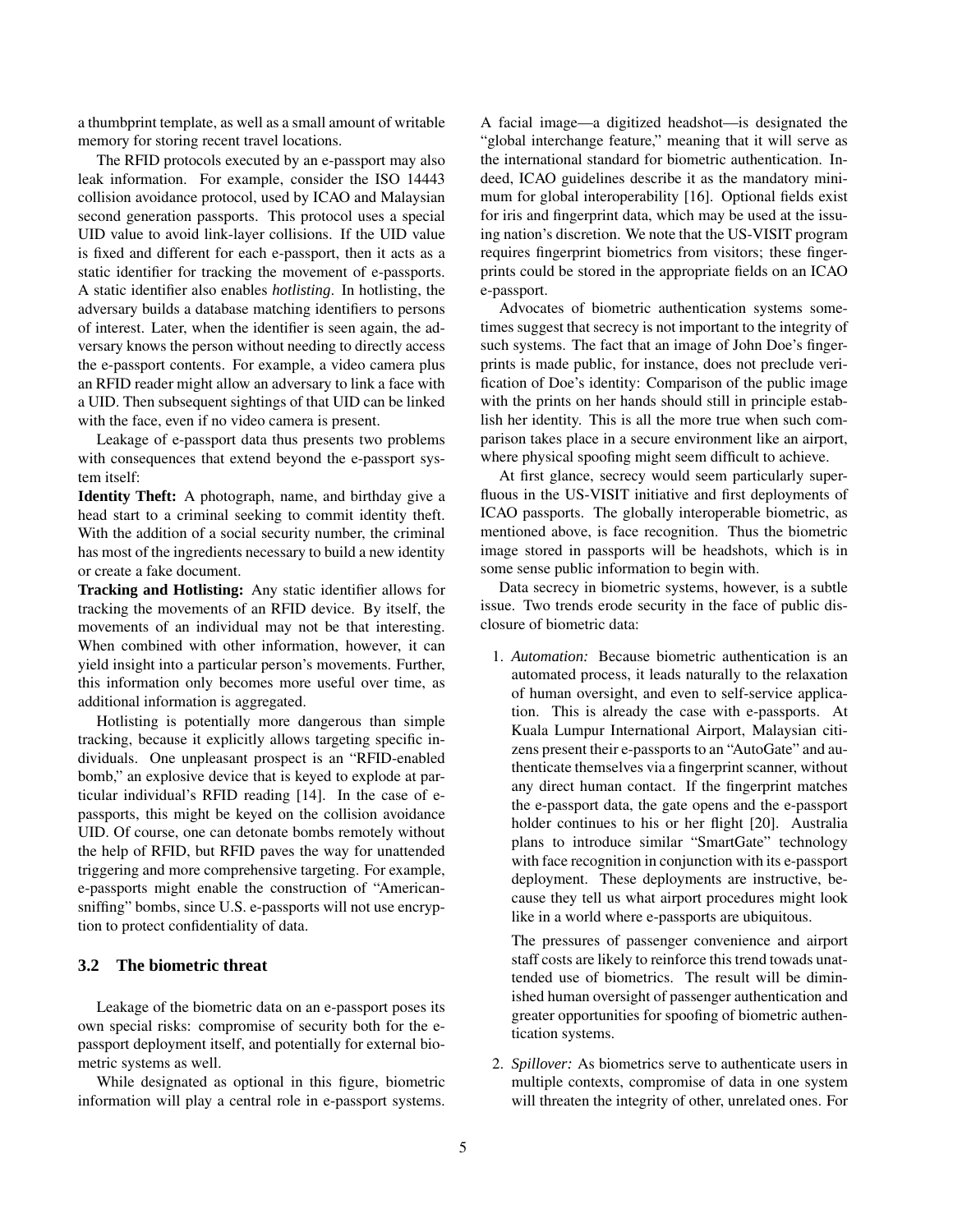example, biometric authentication is gaining in popularity as a tool for local authentication to computing devices and remote authentication to networks. For example, Microsoft is initiating support for optical fingerprint scanning devices in 2005 [24]. Even if the secrecy of John Doe's fingerprint image is relatively unimportant at a supervised immigration station in an airport, it may be of critical importance to the security of his home PC or corporate network if they also rely on biometrics for authentication, as an attacker able to simulate Doe's finger in these settings may do so in the absence of human oversight. (An unclassified State Department whitepaper recognizes the need to protect the privacy of iris and fingerprint data, but does not explain why [28].)

These risks apply even to passport photos. While John Doe's face is a feature of public record, his passport photo is not. Passport photos have two special properties:

- 1. *Image quality:* Doe's passport photo is likely to be of a higher quality than the image of Doe's face that an attacker can obtain in casual circumstances. Passport photos are taken under rigorously stipulated conditions. One example is particularly illuminating with respect to these conditions: To comply with the technical requirements of facial recognition, applicants for U.K. passports may not smile for their photos [8].
- 2. *Disclosure may enable forgery:* Passport photos are the target authenticator: they are the reference point for an attacker aiming to spoof a facial recognition system. Forgery of a face in a biometric authentication systems may seem implausible, but Adler shows that holding up a photo is sufficient to spoof some face-recognition systems [4].

Going further, iris scans and fingerprints are secondary biometrics specified in the ICAO document, and fingerprints are the primary biometric for Malaysian e-passports. In unattended settings, spoofing these biometrics is also possible given enough preparation time. For example, Matsumoto showed how several fingerprint recognition systems could be fooled when presented with gelatin "fingers" inscribed with ridges created from pictures of fingerprints [22].

# **4 Cryptography in E-passports**

#### **4.1 The ICAO specification**

As we have explained, the ICAO guidelines specify a large range of mandatory and optional data elements. To ensure the authenticity and privacy of this data, the guidelines include an array of cryptographic measures, discussed next.

The ICAO standard specifies one *mandatory* cryptographic feature for e-passports [15, 16]:

**Passive authentication:** The data stored on a e-passport will be signed by the issuing nation [16]. Permitted signature algorithms include RSA, DSA and ECDSA. As noted in the ICAO guidelines, passive authentication demonstrates only that the data is authentic. It does *not* prove that the container for the data, namely the e-passport, is authentic.

The ICAO guidelines additionally specify two *optional* cryptographic features for improved security in e-passports:

**Basic Access Control and Secure Messaging:** To ensure that tag data can be read only by authorized RFID readers, Basic Access Control stores a pair of secret cryptographic keys  $(K_{\text{ENC}}, K_{\text{MAC}})$  in the passport chip. When a reader attempts to scan the passport, it engages in a challengeresponse protocol that proves knowledge of the pair of keys and derives a session key. If authentication is successful, the passport releases its data contents; otherwise, the reader is deemed unauthorized and the passport refuses read access. The keys  $K_{\text{ENC}}$  and  $K_{\text{MAC}}$  derive from optically scannable data printed on the passport, namely:

- The passport number, typically a nine-character value;
- The date of birth of the bearer;
- The date of expiration of the passport; and,
- Three check digits, one for each of the three preceding values.

E-passports use the ISO 11770-2 Key Establishment Mechanism 6: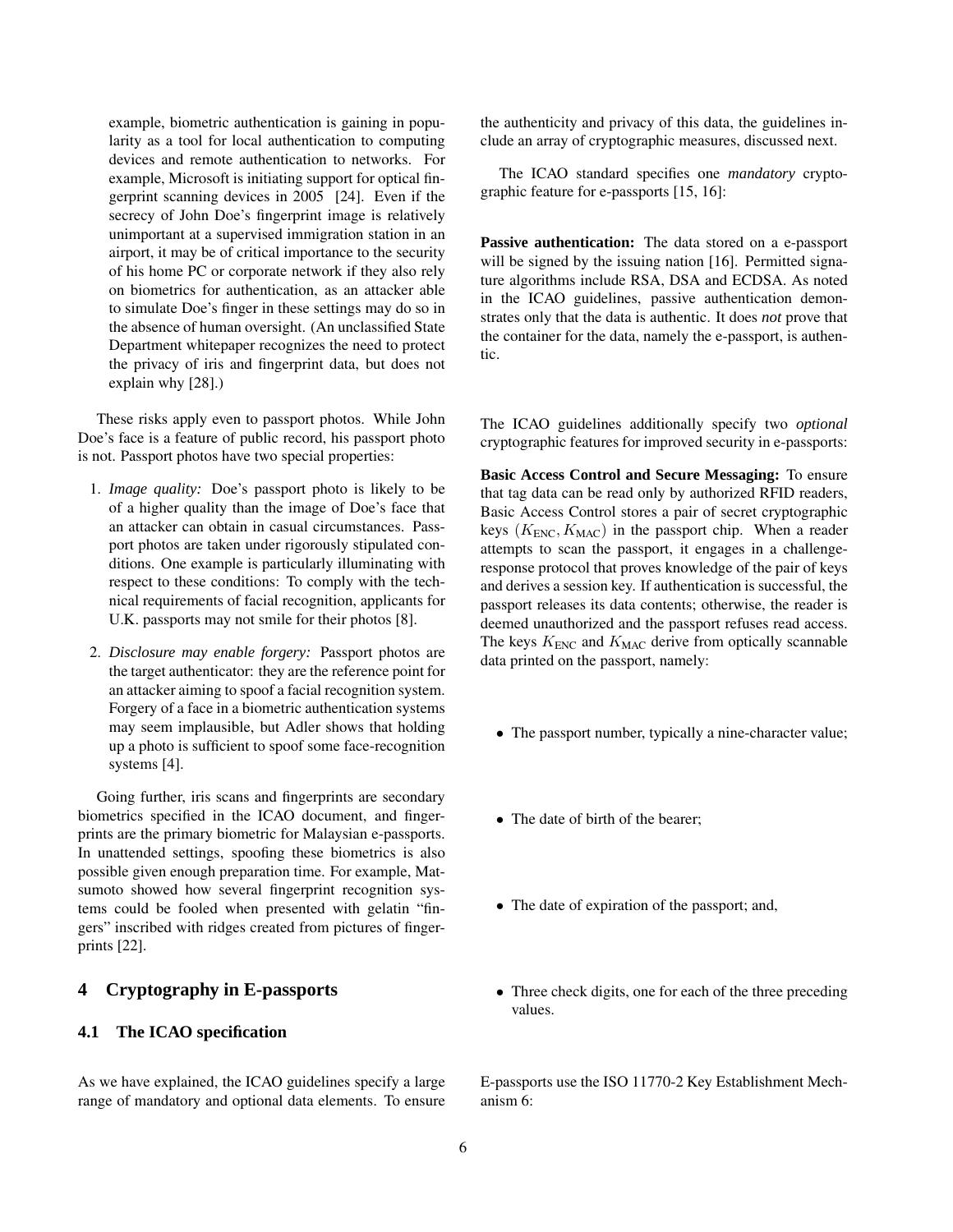| Type      | <b>Feature Name</b>                          | Purpose                   |  |
|-----------|----------------------------------------------|---------------------------|--|
|           | Passive Authentication                       | Prevent data modification |  |
| Mandatory | Biometric: Photo<br>Identify passport holder |                           |  |
|           | <b>Active Authentication</b>                 | Anti-cloning              |  |
| Optional  | <b>Basic Access Control</b>                  | Data confidentiality      |  |
|           | Biometric: Fingerprint                       | Identify passport holder  |  |

**Figure 1. Summary of ICAO security features.**

Reader Tag Get challenge  $\longrightarrow$  $r_T \in_R \{0,1\}^{64}$ ←  $r_{\scriptsize T}$  $r_R, k_R \in_R \{0,1\}^{64}$ 

 $S_R := r_R ||r_T|| k_R$  $C_R := E_{K_{\text{ENC}}}(S_R)$ 

 $M_R := M_{K_{\text{MAC}}}(E_R)$ 

 $C_R||M_R$ 

$$
k_T \in_R \{0, 1\}^{64}
$$

$$
S_T := r_T ||r_R|| k_T
$$

$$
C_T := E_{K_{\text{ENC}}}(S_T)
$$

$$
M_T := \text{MAC}_{K_{\text{MAC}}}(E_T)
$$

$$
\frac{C_T || M_T}{\sqrt{2\pi}} = \text{MAC}_{K_{\text{MAC}}}(E_T)
$$

Here  $E$  is two-key triple-DES in CBC mode with an all-0 IV, and M is the ANSI "retail MAC" [17]. In this protocol, the Tag first checks the MAC  $M_R$  and then decrypts the value  $C_R$ . The Tag then checks that the  $r_T$  in the decrypted value matches the  $r<sub>T</sub>$  which it previously sent. If either check fails, the Tag aborts.

Similarly, when the Reader receives  $C_T$  and  $M_T$ , it first checks the MAC  $M_T$  and then decrypts  $C_T$ . The Reader then checks that the correct  $r_R$  appears in the decryption of  $C_T$ . If either check fails, the Reader aborts. Otherwise, the Reader and Tag proceed to derive a shared session key from the "key seed"  $k_B \oplus k_T$ , by using the key derivation mechanism in Section E.1 of the ICAO PKI report [16].

The intent of Basic Access Control is clearly spelled out in the ICAO report: the Basic Access Control keys, and hence the ability to read the passport contents, should be available *only* when a passport holder intends to show his or her passport. Unfortunately, the scheme falls short of this goal in two ways.

First, the entropy of the keys is too small. The ICAO PKI Technical Report warns that the entropy of the key is at most 56 bits. The ICAO report acknowledges that some of these bits may be guessable in some circumstances. We believe that the key length is in fact slightly shorter for a general population. We estimate that the birth date yields about 14 bits of entropy and the expiration date, which has a 10-year maximum period, yields roughly 11 bits of entropy. The remaining entropy depends on the passport number scheme of the issuing nation. For concreteness, we discuss the passport number scheme of the United States [5].

United States passports issued since 1981 have 9-digit passport numbers. The first two digits encode one of fifteen passport issuing offices, such as "10" for Boston or "03" for Los Angeles. The remaining seven digits are assigned arbitrarily. Probably some two-digit leading codes are more likely than others, as some offices presumably issue more passports than others, but we will conservatively ignore this effect. Given fifteen passport issuing agencies currently in the United States, U.S. passport numbers have at most  $\lg(15 \times 10^7) \approx 27$  bits of entropy. This means Basic Access Control keys have a total of about 52 bits of entropy.

Furthermore, the passport number is not typically considered a secret. Entities such as cruise ships, travel agents, airlines, and many others will see the number and may include it on paper documents.

Second, a single fixed key is used for the lifetime of the e-passport. As a consequence, it is impossible to revoke a reader's access to the e-passport once it has been read. If a passport holder visits a foreign nation, he or she must give that nation's border control the key for Basic Access Control. Because the key never changes, this enables that nation to read the e-passport in perpetuity. This capability may be misused in the future, or databases of keys may be inadvertently compromised.

Despite its shortcomings, Basic Access Control is much better than no encryption at all. As we will see, however, the United States originally elected not to include Basic Access Control in its e-passport deployment. In contrast, the Netherlands and Germany both plan to include Basic Access Control in their ICAO passport deployments.

**"Active Authentication":** The ICAO spec urges use of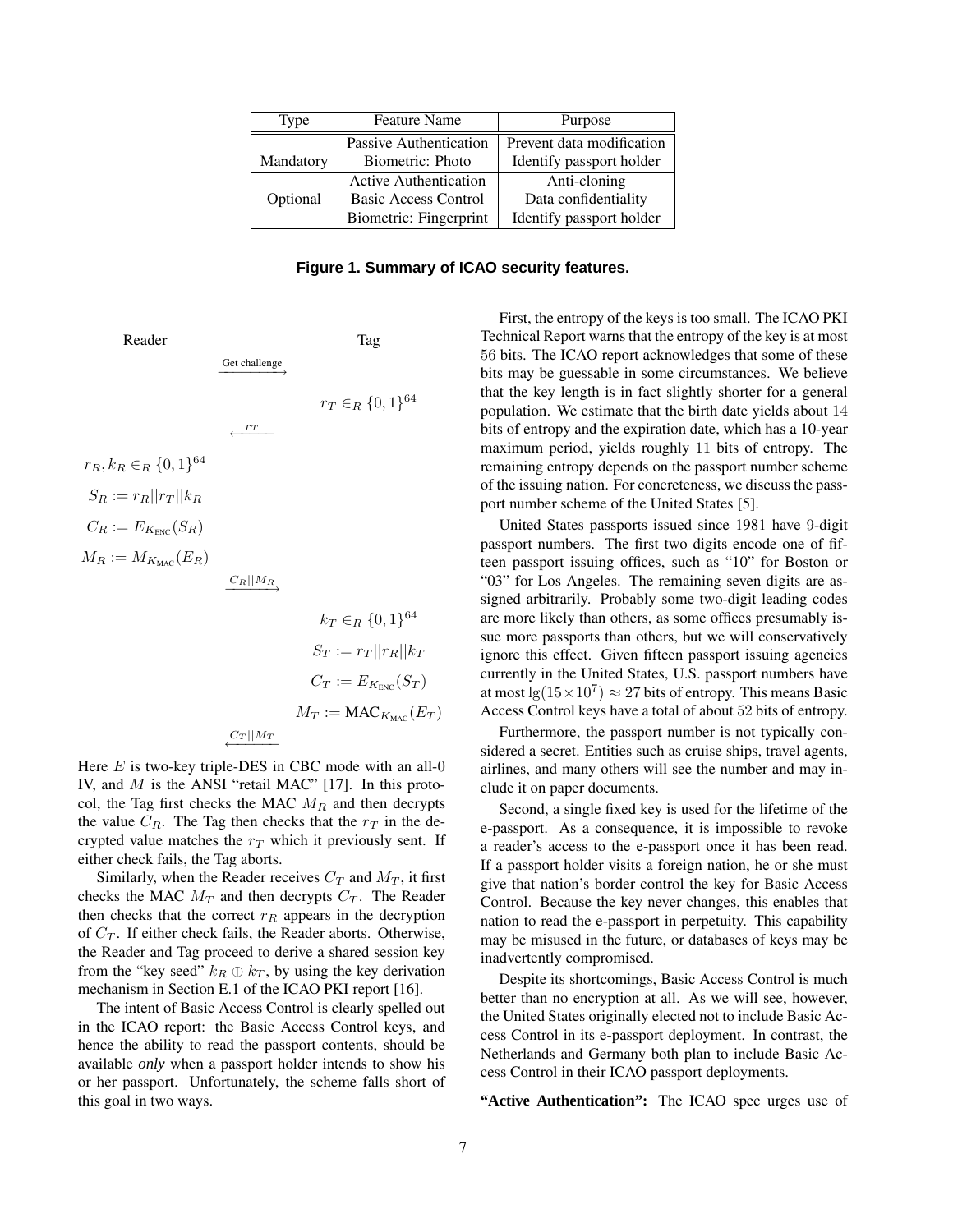| Country            | RFID Type    | Deployment | Security                             | Biometric   |
|--------------------|--------------|------------|--------------------------------------|-------------|
| Malaysia Gen1      | non-standard | 1998       | Passive Authentication + Unknown     | Fingerprint |
| Malaysia Gen2      | 14443        | 2003       | Passive Authentication + Unknown     | Fingerprint |
| Belgium            | 14443        | 2004       | Unknown                              | Photo       |
| U.S.               | 14443        | 2005       | Passive, Active Authentication       | Photo       |
| Australia          | 14443        | 2005       | Unknown                              | Photo       |
| <b>Netherlands</b> | 14443        | 2005       | Passsive, Active Authentication, BAC | Photo       |
| Germany            | 14443        | 2005       | Passsive, Active Authentication, BAC | Photo       |

**Figure 2. Current and near-future e-passport deployments. The Belgium, U.S., Australia, and Netherlands deployments follow the ICAO standard, while Malaysia's deployment predates the standard. The chart shows the type of RFID technology, estimated time of first deployment, security features employed, and type of biometric used. Here "BAC" stands for Basic Access Control. "Unknown" indicates a lack of reliable public information.**

another, optional security feature called "Active Authentication." While Basic Access Control is a confidentiality feature, Active Authentication is an anti-cloning feature. It does not prevent unauthorized parties from reading epassport contents.

Active Authentication relies on public-key cryptography. It works by having the e-passport prove possession of a private key. The corresponding public key is stored as part of the signed data on the passport. The ICAO guidelines are somewhat ambiguous, but appear to specify an integer factorization based signature such as RSA or Rabin-Williams. To authenticate, the passport receives an 8-byte challenge from the reader. It digitally signs this value using its private key, and returns the result. The reader can verify the correctness of the response against the public key for the passport. The ICAO guidelines specify use of the ISO/IEC 7816 Internal Authenticate mechanism, with ISO 9796-2 Signature Scheme 1 padding for the underlying signature:

$$
\begin{array}{ll}\n\text{Reader} & \text{Tag} \\
r_R \in_R \{0, 1\}^{64} \\
 & \xrightarrow{r_R} \\
 & M_1 \in_R \{0, 1\}^{64} \\
 & X := M_1 || r_R \\
 & \xleftarrow{\text{Sig}_{SK}(X)} \\
 & \xleftarrow{\text{Sig}_{SK}(X)} \\
 & \xleftarrow{\text{Sig}_{SK}(X)} \\
 & \xleftarrow{\text{Sig}_{SK}(X)} \\
 & \xleftarrow{\text{Sig}_{SK}(X)} \\
 & \xleftarrow{\text{Sig}_{SK}(X)} \\
 & \xleftarrow{\text{Sig}_{SK}(X)} \\
 & \xleftarrow{\text{Sig}_{SK}(X)} \\
 & \xleftarrow{\text{Sig}_{SK}(X)} \\
 & \xleftarrow{\text{Sig}_{SK}(X)} \\
 & \xleftarrow{\text{Sig}_{SK}(X)} \\
 & \xleftarrow{\text{Sig}_{SK}(X)} \\
 & \xleftarrow{\text{Sig}_{SK}(X)} \\
 & \xleftarrow{\text{Sig}_{SK}(X)} \\
 & \xleftarrow{\text{Sig}_{SK}(X)} \\
 & \xleftarrow{\text{Sig}_{SK}(X)} \\
 & \xleftarrow{\text{Sig}_{SK}(X)} \\
 & \xleftarrow{\text{Sig}_{SK}(X)} \\
 & \xleftarrow{\text{Sig}_{SK}(X)} \\
 & \xleftarrow{\text{Sig}_{SK}(X)} \\
 & \xleftarrow{\text{Sig}_{SK}(X)} \\
 & \xleftarrow{\text{Sig}_{SK}(X)} \\
 & \xleftarrow{\text{Sig}_{SK}(X)} \\
 & \xleftarrow{\text{Sig}_{SK}(X)} \\
 & \xleftarrow{\text{Sig}_{SK}(X)} \\
 & \xleftarrow{\text{Sig}_{SK}(X)} \\
 & \xleftarrow{\text{Sig}_{SK}(X)} \\
 & \xleftarrow{\text{Sig}_{SK}(X)} \\
 & \xleftarrow{\text{Sig}_{SK}(X)} \\
 & \xleftarrow{\text{Sig}_{SK}(X)} \\
 & \xleftarrow{\text{Sig}_{SK}(X)} \\
 & \xleftarrow{\text{Sig}_{SK}(X)} \\
 & \xleftarrow{\text{Sig}_{SK}(X)} \\
 & \xleftarrow{\text{Sig}_{SK}(X)} \\
 & \xleftarrow{\text{Sig}_{SK}(X)} \\
 & \xleftarrow{\text{Sig}_{SK}(X)} \\
 & \xleftarrow{\text{Sig}_{SK}(X)} \\
 & \xleftarrow{\text{Sig}_{SK}(X)} \\
 & \xleftarrow{\text{Sig}_{SK}(X)} \\
 & \xleftarrow{\text{Res}_{
$$

Here  $\text{Sig}_{SK}(X)$  is an RSA or Rabin-Williams signature with 9796-2 padding signed with the secret key  $SK$  of the e-passport. Notice that  $X$  contains both a random nonce generated by the Tag and a challenge from the reader; we speculate that this may be intended to counteract padding attacks such as those of Coron, Naccache, and Stern [10]. The 9796-2 padding itself makes use of a hash function, which may be SHA-1 or another hash function; the ICAO

standard does not restrict the choice of hash. The signature can then be verified with the public key supposedly associated with the passport. If the signature verifies, the Reader gains some confidence that the passport presented is the contained which is supposed to hold the presented biometric data. The U.S. RFP for e-passports further specifies in Section C.2.7.2.2 a security policy that e-passport chips must support, namely that data cannot be overwritten on the chip after personalization [11]. Signing the chip's public key is a statement that the chip with the corresponding secret key is trusted to implement the security policy.

The public key used for Active Authentication must be tied to the specific e-passport and biometric data presented. Otherwise a man-in-the-middle attack is possible in which one passport is presented, but a different passport is used as an oracle to answer Active Authentication queries. The ICAO specification recognizes this threat, and as a result mandates that Active Authentication occur in conjunction with an optical scan by the reader of the machine-readable zone of the e-passport. As a result, every reader capable of Active Authentication and compliant with the ICAO specification also has the hardware capability necessary for Basic Access Control. Deployments which neglect this part of the specification open themselves to a risk of cloned epassports.

Furthermore, to be effective, the private key used in Active Authentication must never leave a particular e-passport. Here the guidelines in the ICAO PKI report are vague, simply saying that the keys shall be generated "in a secure way" and then stating that "no Key Management is applicable for these keys." In particular, the report does not forbid these keys from being read by a remote reader; while allowing such reading is almost surely not the intention of the standard, the exact requirements are not clear. The U.S. Concept of Operations document is also vague. While it specifies requirements on what data cannot be overwritten after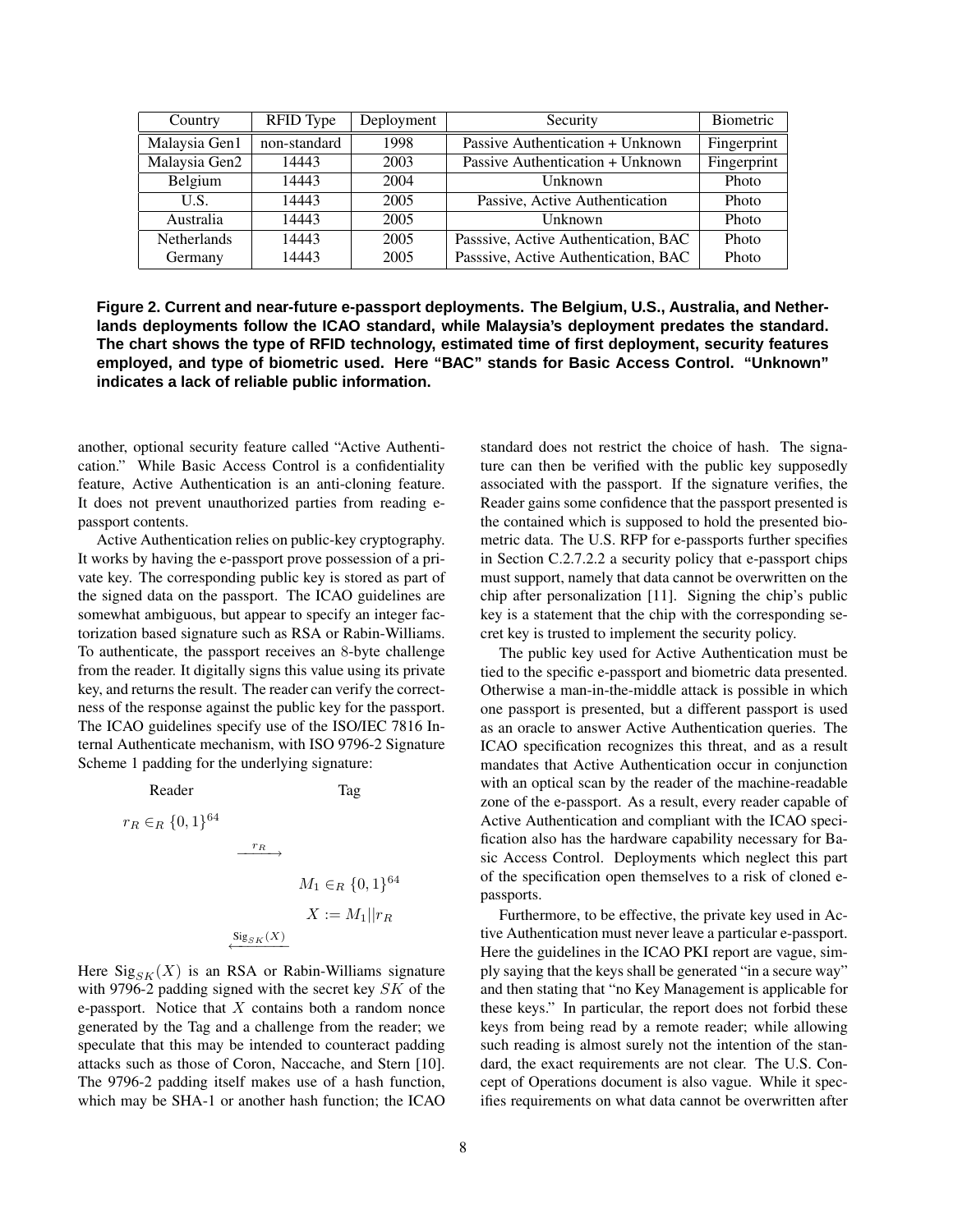passport personalization, it does not appear to specify that Active Authentication keys cannot be read after personalization. The chips used in e-passports must also resist the same range of side channel and fault injection attacks traditionally applied to smart cards.

Active Authentication also raises subtle issues concerning its interaction with Basic Access Control and privacy. The certificate required for verifying Active Authentication also contains enough information to derive a key for Basic Access Control; as a result the certificate must be kept secret. In addition, when Active Authentication is used with RSA or Rabin-Williams signatures, responses with different moduli, and hence from different e-passports, can be distinguished. As a result, Active Authentication enables tracking and hotlisting attacks even if Basic Access Control is in use. We recommend that Active Authentication be carried out only over a secure session after Basic Access Control has been employed and session keys derived. Because Active Authentication requires an optical scan of the e-passport, just as Basic Access Control does, we do not believe this presents more of a burden than the existing specification.

### **4.2 Cryptographic measures in planned deployments**

At this point, more information is publicly available for the United States deployment of ICAO e-passports than any other of which we are aware. An unclassified State Department memo obtained by the ACLU describes elements of the U.S. PKI architecture as envisioned in 2003 [28]. A Federal Register notice dated 18 February 2005 provides a number of details on U.S. e-passport plans [2]. Appendix D of the State Department Concept of Operations document specifies that readers should support Active Authentication, leaving open the possibility of its future deployment in U.S. and foreign e-passports [11]. The Federal Register notice, however, confirms that U.S. passports will not implement Basic Access Control. The Federal notice offers three reasons for the decision not to implement Basic Access Control: (1) The data stored in the chip are identical to those printed in the passport; (2) Encrypted data would slow entry processing time<sup>4</sup>; and (3) Encryption would impose more difficult technical coordination requirements among nations implementing the e-passport system. Further, this notice intimates that e-passports will carry Faraday cages and that epassport readers will be shielded to prevent eavesdropping.

Our analysis suggests this reasoning is flawed. Active Authentication requires an optical scan of a passport to provide the claimed anti-cloning benefit. This is why the ICAO spec mandates readers supporting Active Authentication be able to optically scan e-passports; this optical scan capability is also sufficient for Basic Access Control. Reason (3) is also flawed: because all the data required to derive keys for Basic Access Control is present on the data page of the e-passport, no coordination among nations is required. Coordination among vendors is required for interoperability of e-passports and readers, but such coordination is already required for e-passports without Basic Access Control. Finally, as we have argued, Faraday cages are not sufficient to protect against unauthorized eavesdropping, and so they do not rule out the attacks on security and privacy we have outlined.

In fact, our analysis shows that the original deployment choices of the United States put e-passport holders at risk for tracking, hotlisting, and biometric leakage. The lack of Basic Access Control means that any ISO 14443 compliant reader can easily read data from an e-passport, leading directly to these attacks. We are also concerned that a push towards automatic remote reading of e-passports may lead the U.S. to neglect optical scanning of e-passports, thereby weakening the anti-cloning protections of Active Authentication. Following the original publication of this paper and the receipt of over 2400 public comments responding to epassport policy, the U.S. State Department indicated that it would reconsider Basic Access Control, but at this writing no final decision has been announced.

As it pre-dates the ICAO standard, the Malaysian identity card/passport is not compliant with that standard. Published information suggests that it employs digital signatures ("passive authentication") [3]. There appears to be no reliable public information on other security mechanisms, although the US patent filed on the technology suggests a "proprietary and secret" encryption algorithm is used for mutual authentication between e-passport and reader [30]. Belgium began issuing e-passports to citizens in November 2004, while the United States, Australia, and the Netherlands expect large-scale issuing by the end of 2005. For the ICAO e-passport deployments, the specific choices of each country as to which security features to include or not include makes a major difference in the level of security and privacy protections available. We summarize the known deployments, both current and impending shortly, in Figure 2.

Other nations may or may not meet the United States mandate for deployment in 2005. Indeed, the reason that the United States has favored a minimal set of security features appears to stem from problems with basic operation and compatibility in the emerging international infrastructure [1]. Following complaints by several contries, in June 2005 the United States extended its original October 2005 deadline for electronic passports to October 2006, but retained a requirement for digital photographs associated with passports.

<sup>4</sup>Presumably this refers to the requirement for optical scanning in association with Basic Access Control.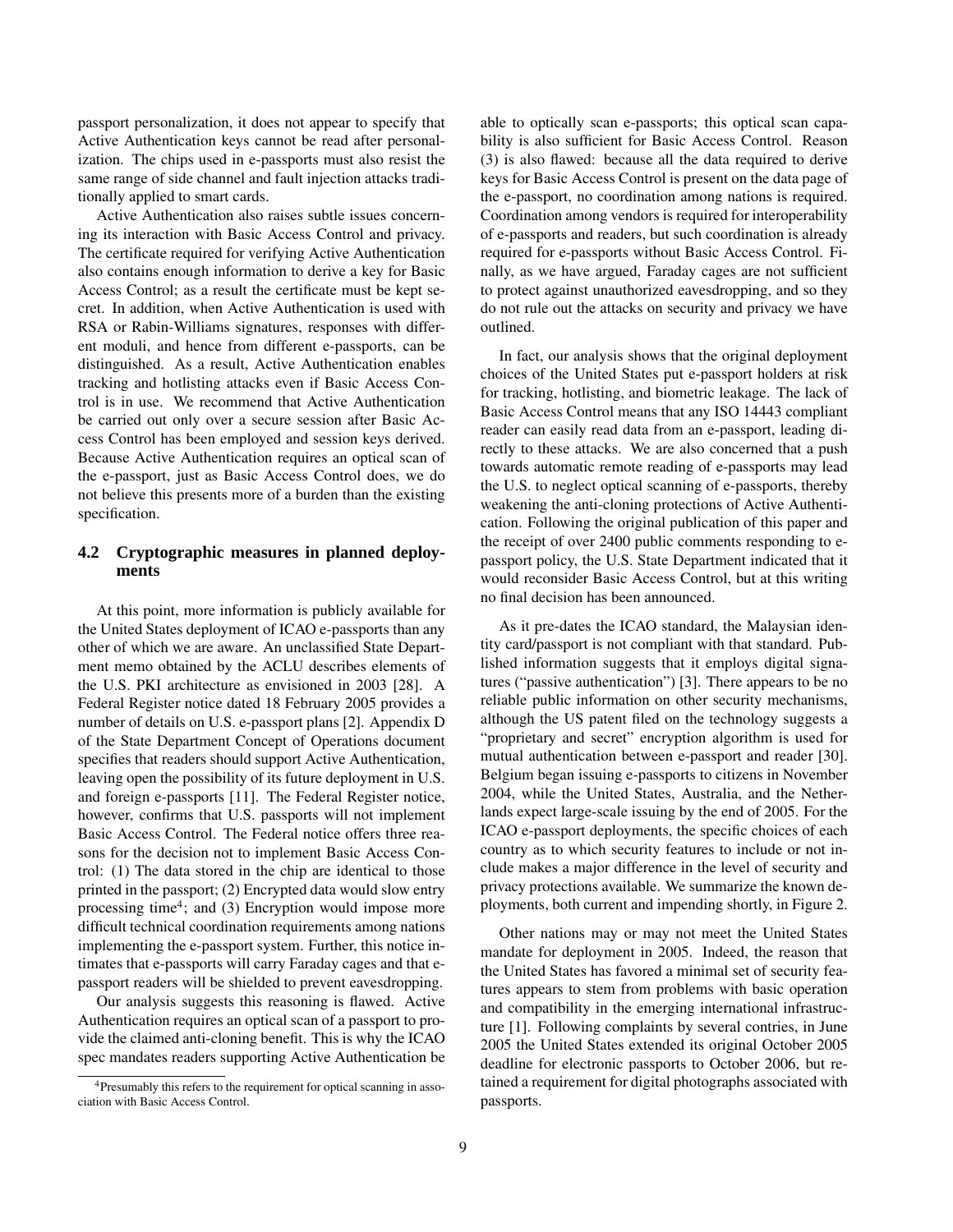## **5 Strengthening Today's E-passports**

### **5.1 Faraday cages**

One of the simplest measures for preventing unauthorized reading of e-passports is to add RF blocking material to the cover of an e-passport. Materials such as aluminum fiber are opaque to RF signals and could be used to create a Faraday cage, which prevents reading the RFID device inside the e-passport. Before such a passport could be read, therefore, it would have to be physically opened.

The ICAO considered Faraday cages for e-passports, as shown in a discussion of "physical measures" in Section 2.4 of [16]. Because Faraday cages do not prevent eavesdropping on legitimate conversations between readers and tags, however, Faraday cages were deprecated in favor of Basic Access Control.

While a Faraday cage does not prevent an eavesdropper from snooping on a legitimate reading, it is a simple and effective method for reducing the opportunity for unauthorized reading of the passport at times when the holder does not expect it. Recently, the U.S. State Department indicated that U.S. e-passports may include metallized covers, following discussion of privacy risks by the ACLU and other groups.

The research community has proposed a number of tools for protecting RFID privacy, including "Blocker Tags" [19] and "Antenna Energy Analysis" [12]. While either of these mechanisms would be helpful, in the special context of epassports they would be no more practical or protective than a Faraday cage, given that passive eavesdropping during legitimate read sessions is likely to constitute perhaps the major vulnerability to data leakage.

#### **5.2 Larger secrets for basic access control**

As we have discussed, the long-term keys for Basic Access Control have roughly 52 bits of entropy, which is too low to resist a brute-force attack. A simple countermeasure here would be to add a 128-bit secret, unique to each passport, to the key derivation algorithm. The secret would be printed, together with other passport information, on the passport. Such a secret could take the form of a larger passport ID number or a separate field on an e-passport. To aid mechanical reading, the secret might be represented as a two-dimensional bar code or written in an OCR font to the Machine Readable Zone (MRZ) of each passport.

#### **5.3 Private collision avoidance**

Even if a larger passport secret is used as part of key derivation, the collision avoidance protocol in ISO 14443 uses a UID as part of its collision avoidance protocol. Care must be taken that the UID is different on each reading and that UIDs are unlinkable across sessions. One simple countermeasure is to pick a new random identifier on every tag read. In general, e-passports and other IDs should use *private collision avoidance* protocols. Avoine analyzes several existing protocols and proposes methods for converting them into private protocols [7].

#### **5.4 Beyond optically readable keys**

The ICAO Basic Access Control mechanism takes advantage of the fact that passports carry optically readable information as well as biometric data. In the passport context, the ICAO approach neatly ties together physical presence and the ability to read biometric data. In general, however, we cannot count on this kind of tight coupling for next-generation ID cards. Furthermore, the use of a static, optically readable key leads to readers that must be trusted in perpetuity when all that is desired is to allow a single passport read. Therefore an important problem is to create a keying mechanism that limits a reader's power to reuse secret keys and a matching authorization infrastructure for e-passport readers.

Before we can move beyond optically readable keys, a key management problem reveals itself. Which key should an authorized party use to authenticate with a e-passport? The e-passport dare not reveal its identity to an untrusted reader, but at the same time the reader does not know which key to use.

An earlier version of our protocol suggested using the JFKr authenticated Diffie-Hellman key agreement protocol of Aiello et al. for this problem [6]. We also highlighted reader revocation as an open issue in e-passports. We have since learned that the German government has proposed a Diffie-Hellman based protocol for "Extended Access Control" in the ICAO specification [9].

Reader revocation in the German proposal is accomplished by time-expiring certificates issued to readers combined with a time-stamping service run by each nation. On each interaction with a legitimate reader, the reader provides the passport with the most recent known timestamp from that passport's nation. While this raises a denial-ofservice risk if a nation ever signs a timestamp far in the future, it fits with the constraints imposed by a mostly-offline reader architecture. In particular, border control readers in southeastern Europe may be offline for weeks or months at a time [29].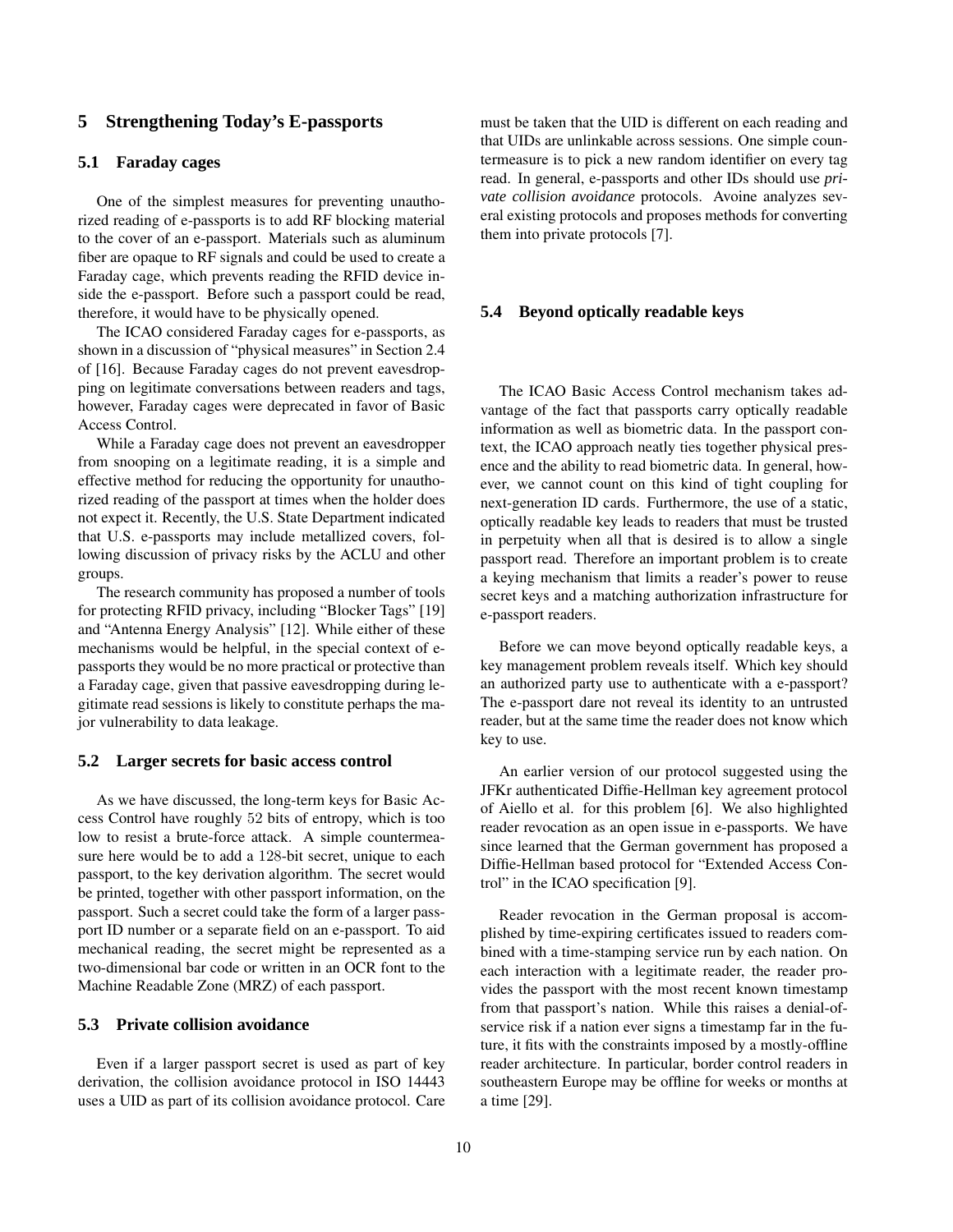### **6 Future Issues in E-passports**

### **6.1 Visas and writeable e-passports**

Once basic e-passports become accepted, there will be a push for e-passports that support visas and other endorsements. (We note that the presently proposed approach to changes in basic passport data is issuance of a new passport [2]; this may eventually become unworkable.) Because different RFID tags on the same passport can interfere with each other, it may not be feasible to include a new RFID tag with each visa stamp. Instead, we would like to keep the visa information on the same chip as the standard passport data. These features require writing new data to an e-passport after issuance.

A simple first attempt at visas for e-passports might specify an area of append-only memory that is reserved for visas. Each visa would name an e-passport explicitly, then be signed by an issuing government authority just as epassport credentials are signed. An e-passport might even implement "sanity checks" to ensure that a visa is properly signed and names the correct e-passport before committing it to the visa memory area.

In some cases, however, a passport holder may not want border control to know that she has traveled to a particular location. For example, most Arab countries will refuse entry to holders of passports which bear Israeli visas. As another example, someone entering the United States via Canada may wish to conceal a recent visit to a nation believed to be harboring terrorists. The first example is widely considered a legitimate reason to suppress visas on a passport; in fact, visitors to Israel request special removable visa passport pages for exactly this reason. The second motivation may be considered less legitimate, and preventing it may become a goal of future visa-enabled e-passports.

#### **6.2 Function creep**

The proliferation of identification standards and devices is certain to engender unforeseen and unintended applications that will affect the value and integrity of the authentication process. For example, passports might come to serve as authenticators for consumer payments or as mass transit passes. Indeed, the ICAO standard briefly discusses the idea that e-passports might one day support digital commerce.

Function creep has the potential to undermine data protection features, as it will spread bearer data more widely across divergent systems. Moreover, function creep may lead to consumer demands for greater convenience, leading to the erosion of protective measures like optical-scanningbased access control and Faraday-cage use. Passport holders may wish to pass through turnstiles, for instance, without having to pause to have their documents optically scanned. Unless some new privacy-enhancing features are added, it is conceivable that e-passports will reveal an aggregate record of private information whenever the passport is used, for instance to prove the bearer's age when entering a bar. The leaked information could include the bearer's birthdate, passport number, place of birth, and possibly elements of her travel history, as well as optional information like her profession and emergency contact information. While some of this information is already present in printed form on driver's licenses, its availability in electronic form will make it much easier to aggregate and share.

Web cookies are an instructive example of function creep. Originally introduced to overcome the stateless nature of the HTTP protocol, it was quickly discovered that they could be used to track a user's browsing habits. Today, web sites such as doubleclick.com use cookies extensively to gather information about customers.

# **7 Conclusion**

We have identified principles for secure biometric identity cards and analyzed these principles in the context of the ICAO e-passport standard, current ICAO deployments, and Malaysian e-passports. We can draw several conclusions:

- The secrecy requirements for biometric data imply that unauthorized reading of e-passport data is a security risk as well as a privacy risk. The risk will only grow with the push towards unsupervised use of biometric authentication.
- At a minimum, a Faraday Cage and Basic Access Control should be used in ICAO deployments to prevent unauthorized remote reading of e-passports. In particular, the United States deployment of ICAO epassports does not provide sufficient protection for its biometric data.
- Because the United States deployment uses Active Authentication, readers supplied to the United States are required by the ICAO spec to include the capability to optically scan e-passports. This capability is sufficient for Basic Access Control. No change to the readers or coordination with other nations is required to implement Basic Access Control in the U.S. deployment of ICAO e-passports. Therefore, the reasons cited for foregoing Basic Access Control in the US deployment are not convincing.

Today's e-passport deployments are just the first wave of next-generation identification devices. E-passports may provide valuable experience in how to build more secure and more private identification platforms in the years to come.